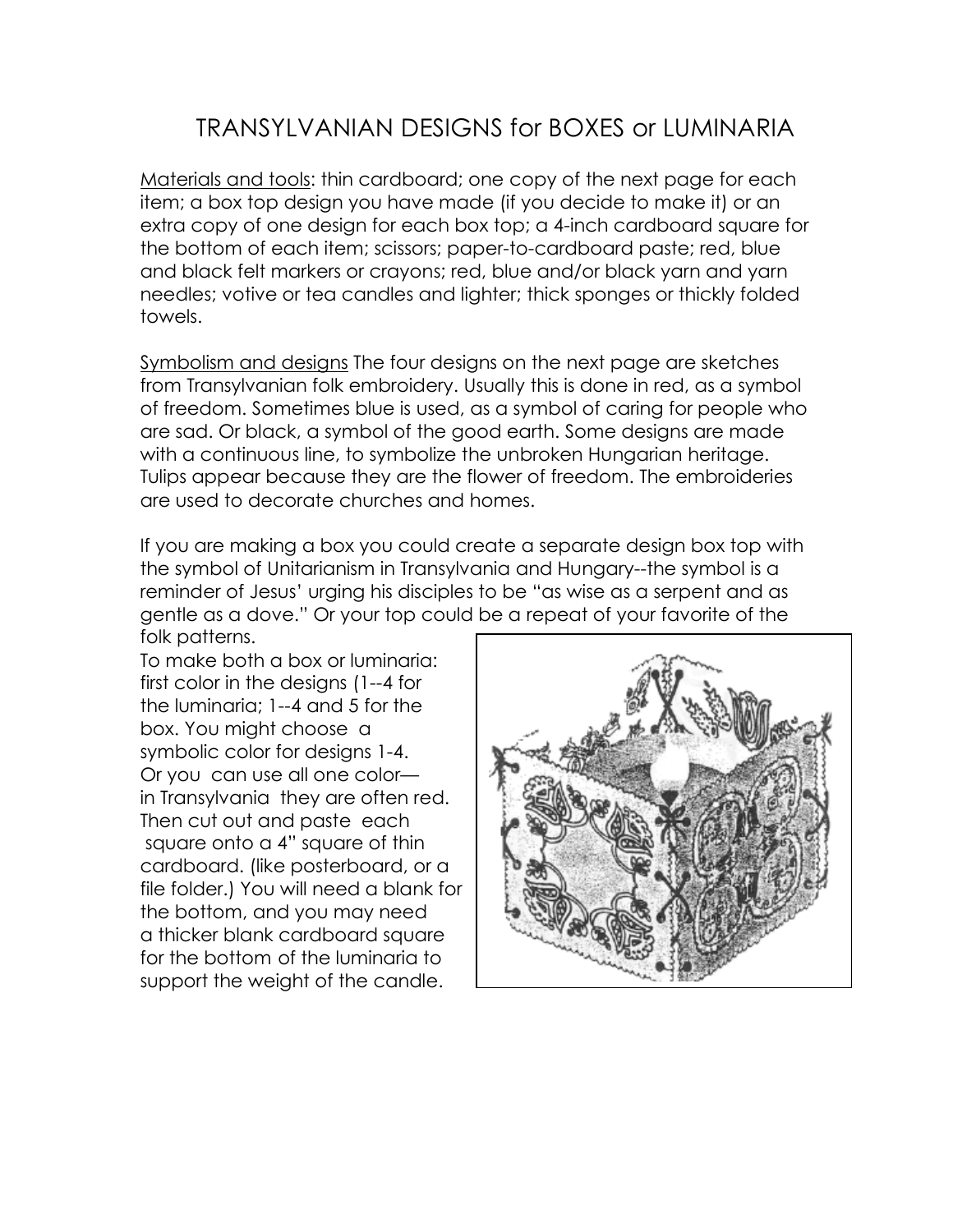To finish a luminaria: you will need your 4 colored-in design squares already pasted onto posterboard. Next: pierce around close to the outside of the four designs with a large yarn needle to make many holes for the light to shine through. The easiest way to do this is to place the design onto a thick sponge or thickly-folded towel.

Before lacing the sides together, punch out (a hand-held hole punch works well) the holes marked along each design edge, and punch out matching holes on all 4 sides of the bottom square. Use yarn that matches the color of your designs. You can put a votive candle inside, in a holder. You can glue four small cardboard ridges to the bottom to securely hold the votive candle's metal bottom in place.

You should only light the luminaria candle with adult supervision. Always use it flat on a table. Never carry it while it is lit.

To finish a box, you can color an extra design and glue it onto a posterboard square to make a lid. Make lacing holes as indicated by the dots, and make six matching holes along the top edge of one of the design squares.

On the next page you will find the designs for the box-sides. Each design should have a wavy line around it and four punch-holes indicated on the two vertical sides.

*Note from Ruth Gibson –you can also use this same process to make Partnership boxes using squares with the U\*U symbols of our partners, instead of using Transylvanian designs.*

Here is a different use for the designs, which can temporarily make your pulpit look like one in Transylvania:



Designs and directions for the four sides of the luminaria /box appear in the December 1999 edition of UU&Me, a quarterly magazine for children (contact <bwilliams@uuaorg>) published by the Church of the Larger Fellowship. CLF has given us permission to reproduce their drawings.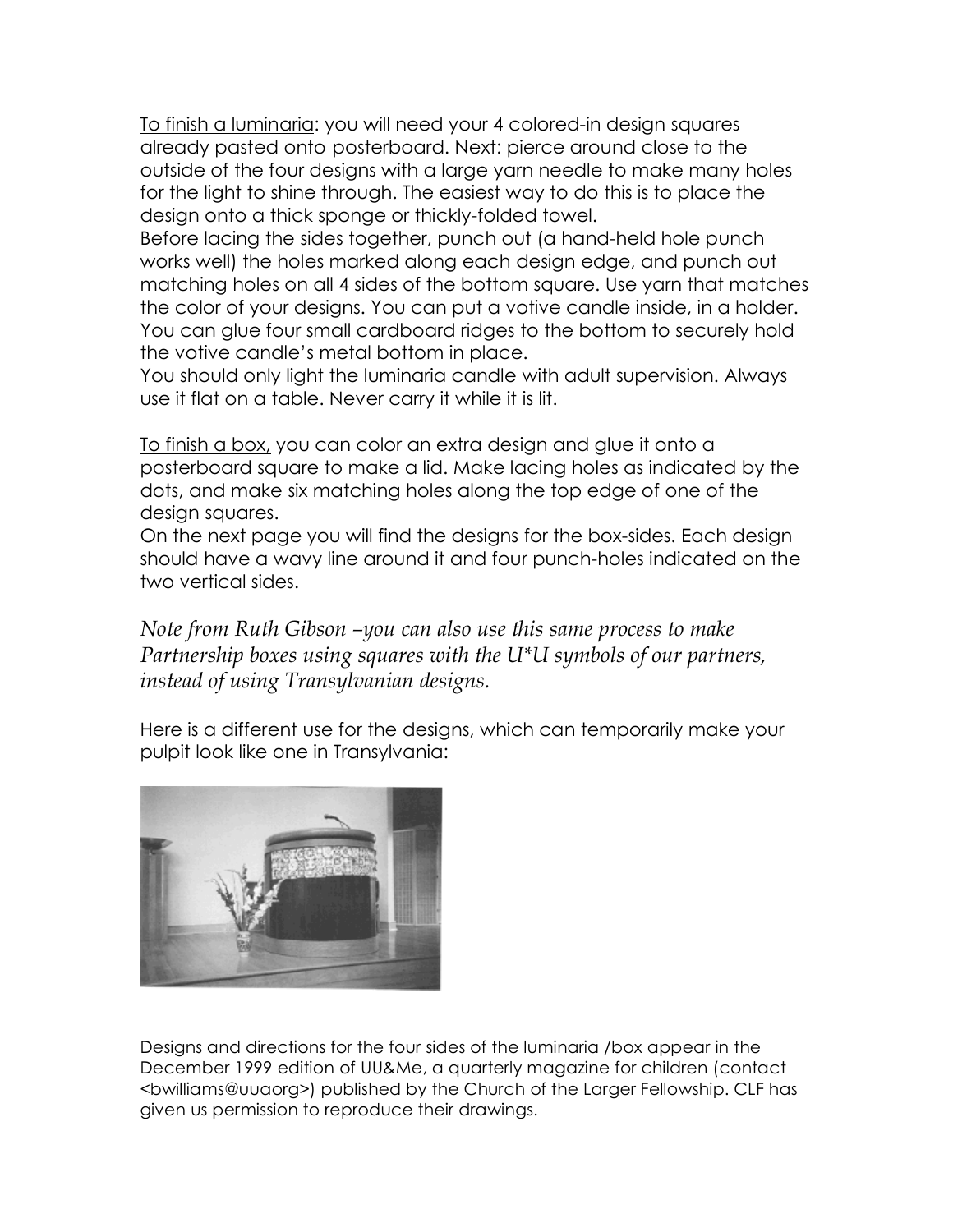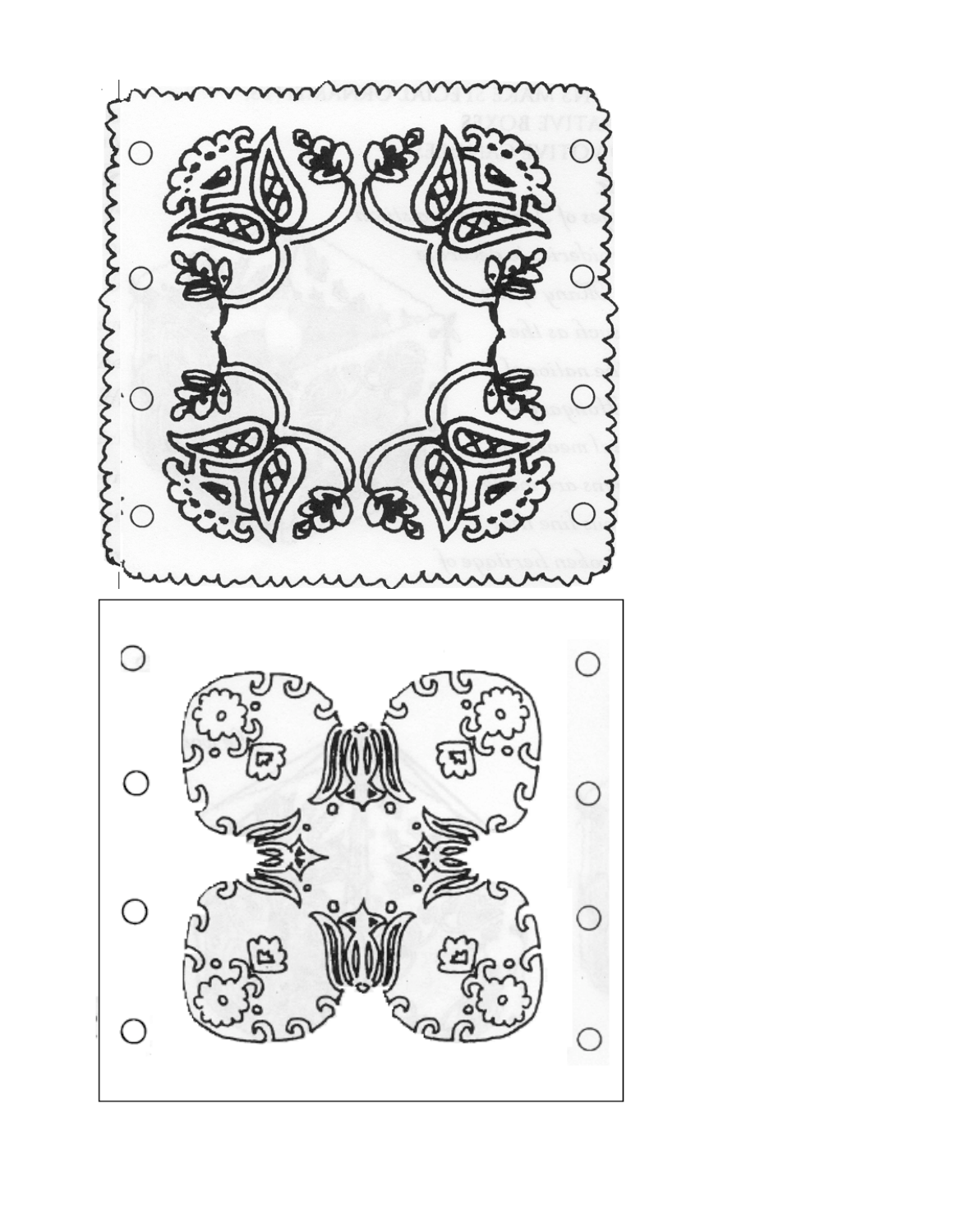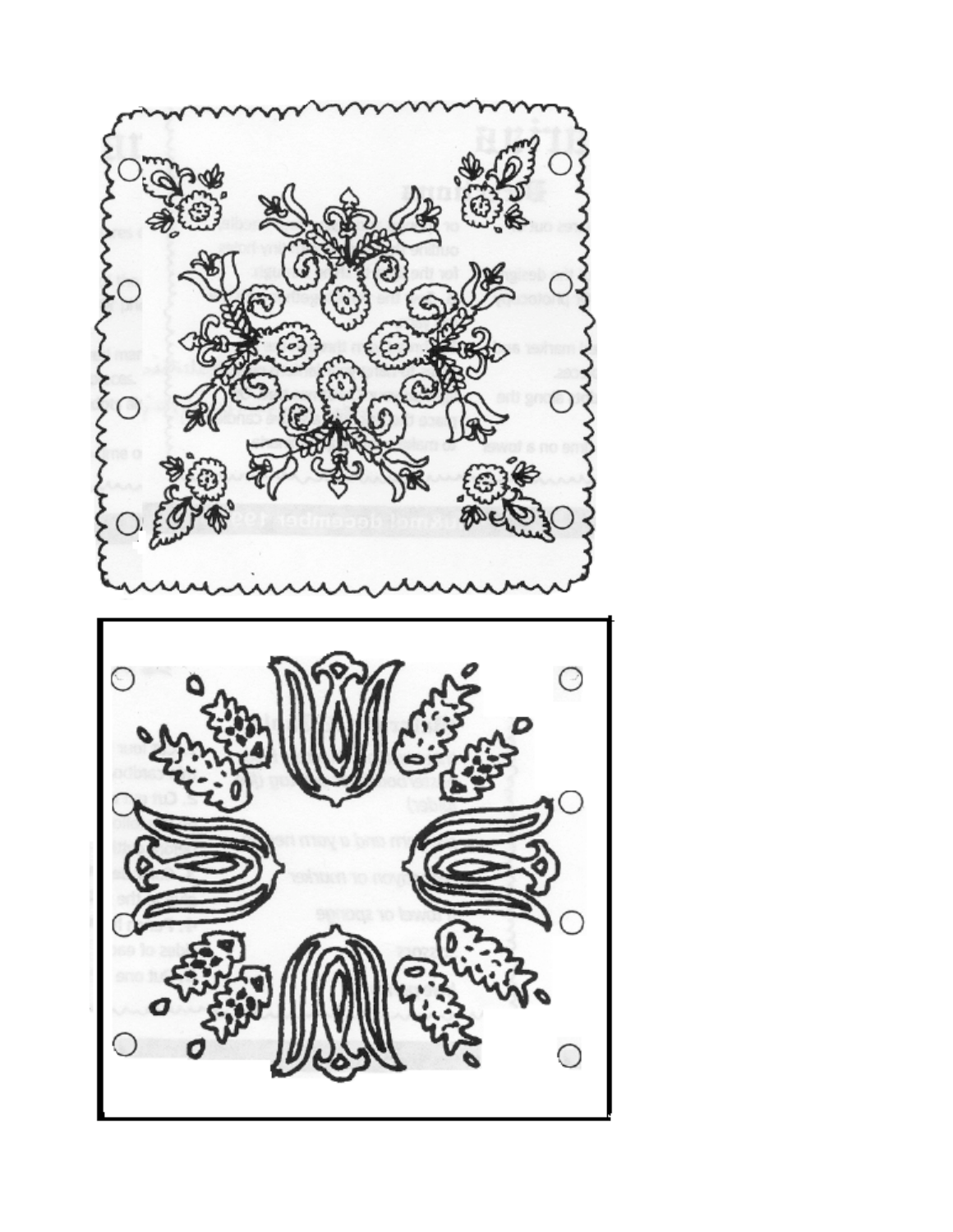

Khasi Unitarian Symbol



Transylvanian Unitarian symbol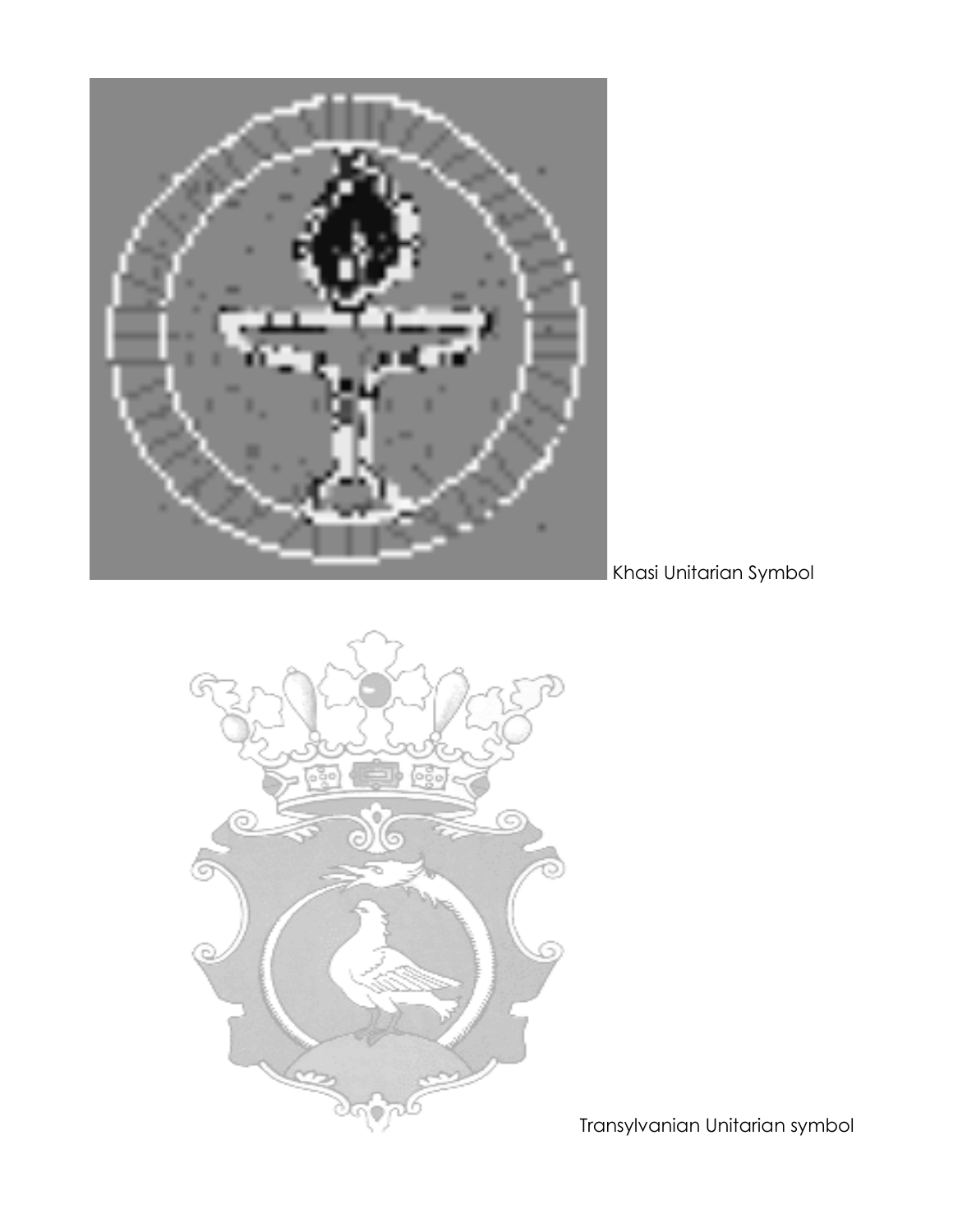